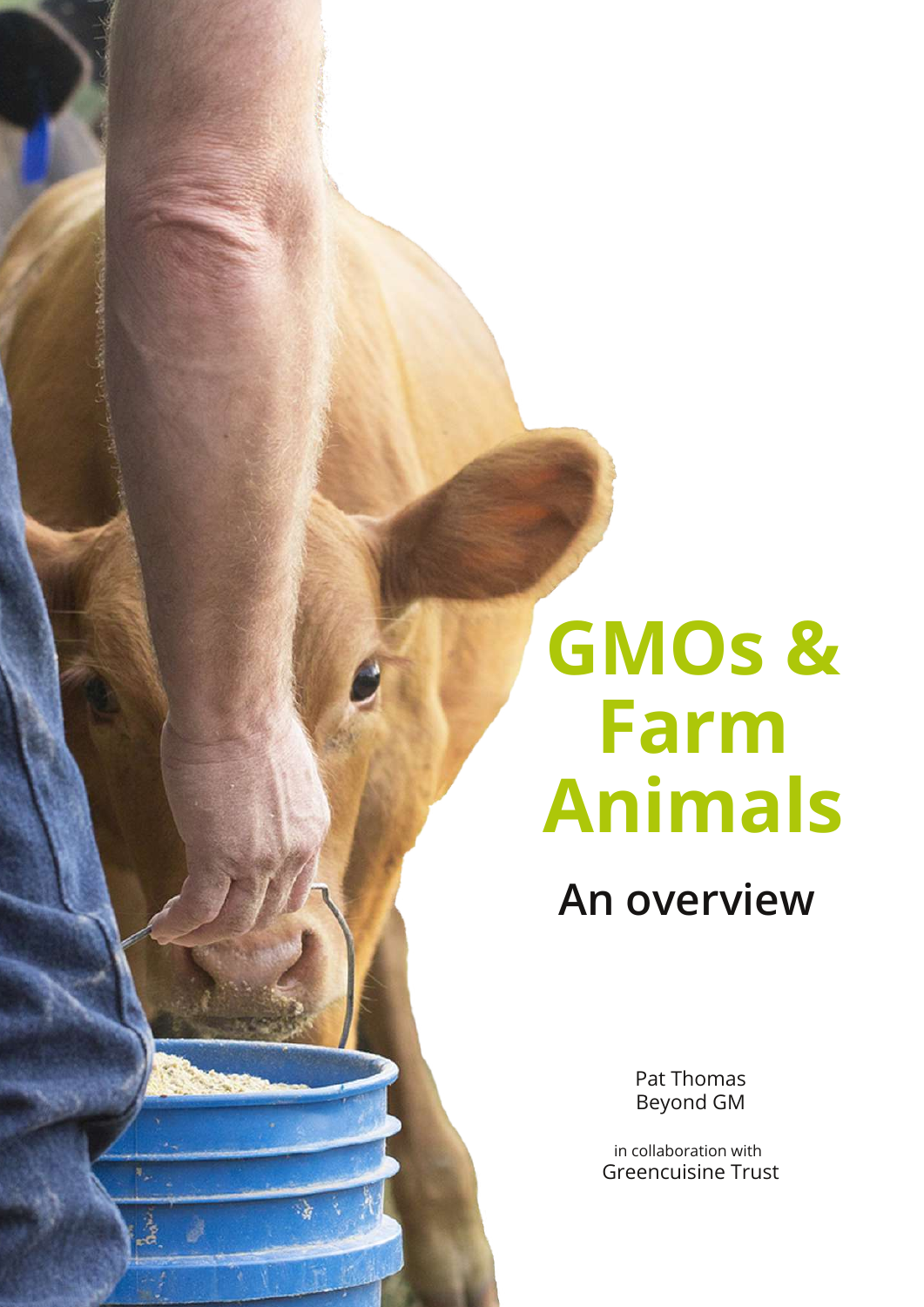**For many people, concern about genetic engineering in food, is rooted in a deep sense that humans have a duty of care to the earth, to the environment, to the future and to each other.**

The creation of genetically modified (GM) plants presents several challenges to that duty of care. The use of genetic engineering to feed and breed our farm animals takes those challenges to an entirely new level.

Most people in the UK are unaware that the majority of conventionally reared animals that provide us with meat, milk and eggs are reared on GM feed. This is the most common way that genetically modified organisms (GMOs) slip into our shopping baskets without us knowing about it.

For many years, UK supermarkets complied with their customers' wishes and maintained strict policies for sourcing meat, milk and eggs that did not come from animals raised on GM feed. But since 2013, UK supermarkets have gradually – and not very transparently – changed their policies.

#### **Why does it matter?**

The issue of GM-fed animals speaks to the heart of consumer choice. Survey after survey has shown that UK consumers want to know what is in their food.

The GM soya and maize fed to farm animals is clearly labelled when it arrives on the farm, and supermarkets will know if suppliers are giving GM feed to their animals.

Clear labelling of foods derived from GM-fed animals would give consumers the power to choose – or refuse – to buy these foods.

But there is no regulation requiring food products from these animals to be labelled. In fact, the only way to guarantee

non-GM fed animal foods is to buy organic, since organic standards strictly prohibit the use of GM feed.

There are also implications for the health of farm animals raised on this type of feed.

Feeding animals on GM grains is integral to the industrial livestock system which values 'yield' – the amount of food that can be produced from each animal – above everything else.

If 'yield' is the only measure of farming success, then

**Consumers want to know what is in their food. Clear labelling of foods derived from GM-fed animals would give consumers the power to choose – or refuse – to buy these foods.**

intensive livestock production can claim to be uniquely successful.

But farm animals bear the brunt of this dominant factory-style food system. More often than not it means they are raised in filthy, crowded and cruel conditions where their health and wellbeing is severely compromised.

The natural diet of farm animals is grass and forage – not the grains used in factory farms. Grain-based diets can produce serious and sometimes fatal digestive tract problems in cows, goats and sheep whose stomachs are best suited to digesting highcellulose containing plants like grass.

Reports from farmers suggest that GM feed makes the problem worse. For instance, in his evidence to the 2016 Monsanto Tribunal at The Hague, Danish pig famer Ib Borup Pederson noted that feeding his pigs on GM feed induced poor digestive health, fatal diarrhoea, malformations and reproductive disorders.

Switching to a non-GM feed resolved these issues.

## **Uncertainties for human health**

Several studies have shown that when livestock consume GM feed, some GM material makes its way into the foods consumed by humans.

As a result, in 2012 the UK Food Standards Agency (FSA), having previously denied this possibility, was forced to concede: "DNA fragments derived from GM plant materials may occasionally be detected in

> animal tissues, in the same way that DNA fragments derived from non-GM plant materials can be detected in these same tissues."

What is not known is whether these fragments of genetically engineered DNA are in any way active in the human body – for instance, whether they might be able to trigger allergic

reactions. At present there is very little research being done in this area.

It's not just the maize and soya in animal feed that is genetically engineered. Supplemental vitamin B2, an important additive in the feed of factory-farmed animals, is made from GM bacteria. It's approved for use because, according to its manufacturers, no GM bacteria remains in the supplement.

But recently, European authorities found that not only was there live bacteria in some B2 supplements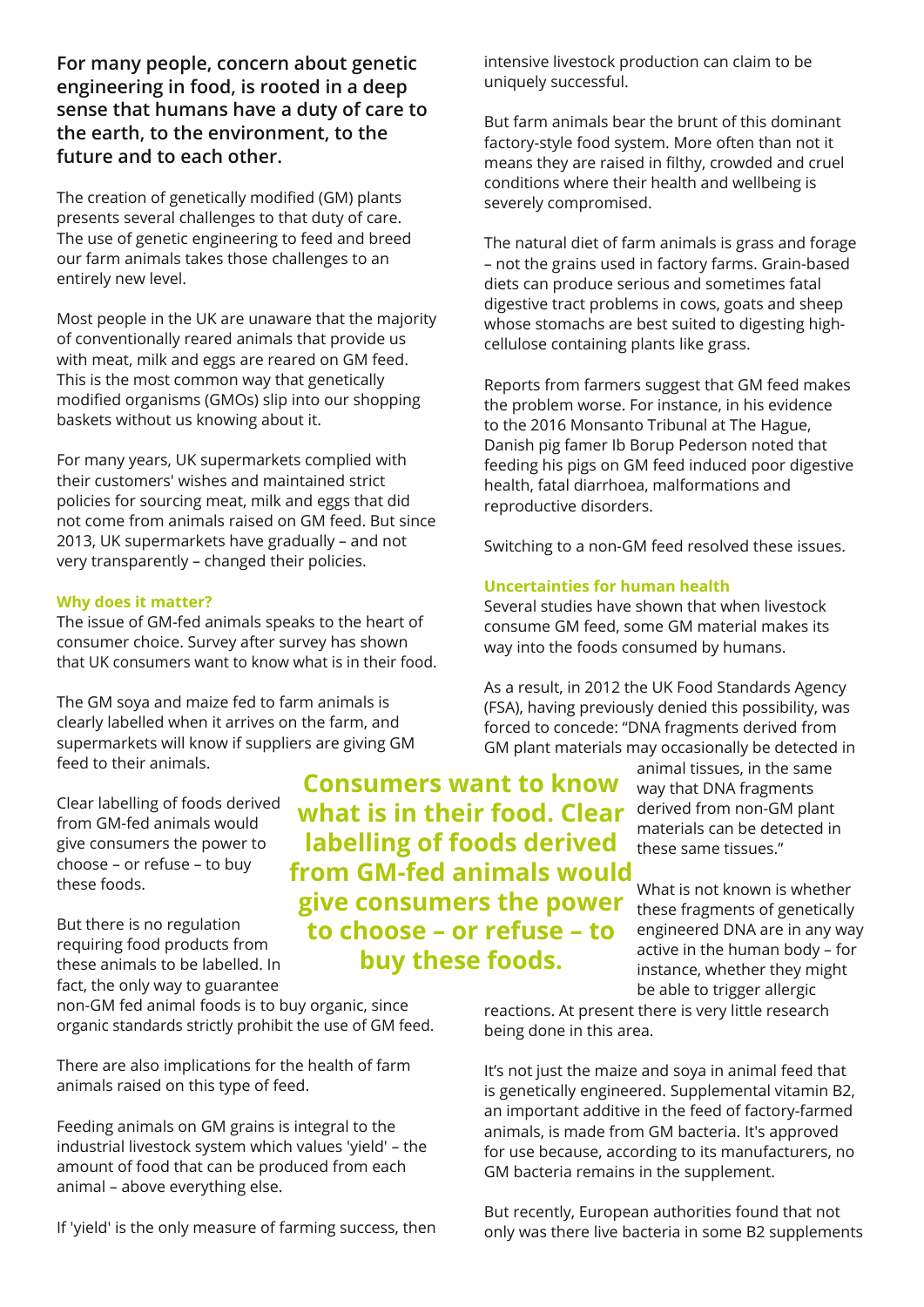for livestock, it also carried resistance to antibiotics which could then be transferred to the animals.

The contaminated supplement has been withdrawn, but while it was on the market regulators admitted its use had added to the escalating problem of antibiotic resistance in the EU.

# **There are better choices**

Supermarkets often respond to consumer concerns by saying there is not enough non-GM feed to meet the needs of farmers in the UK.

Non-GM soya producers around the world, however, claim there is plenty available, and at a competitive price. In China and India, for example, 100% of soya production is non-GM and experts say there is enough to meet all of Europe's needs.

In Germany supermarkets have forced the German Poultry Association to return to using non-GM feed.

The decision was made after it became clear that there is enough non-GM Brazilian feed to meet demand, and that this supply is increasing.

In the UK, with the exception of Waitrose, where own-brand animal foods are fed on sustainable non-GM soya, there is little impetus for change.

## **GMO animals – the 'hard sell'**

But the issue of genetic engineering in farm animals goes much deeper than what animals eat. Biotech companies are actively pursuing an agenda to re-engineer farm animals for a variety of purposes; and are using a 'hard sell' to regulators and the public to extol possible benefits of these animals.

Under the banner of protecting the climate, there are cows and other ruminants being re-engineered to produce less methane.

Under the banner of animal welfare, animals are being re-engineered to cope better with unnatural and inhumane conditions on industrial farms.

Mutilation, for instance, is common practice on industrial livestock farms: cows are de-horned, piglets and lambs are tail-docked, while hens and turkeys have their beaks-trimmed. To address this cows are being genetically engineered to grow without horns, and pigs to grow without tails.

Chickens and pigs are also being engineered to be immune to certain viral infections which arise directly as a result of living in crowded factory farm conditions.

Under the banner of 'feeding the world' a whole

# **GMO Salmon**

A fast-growing fish swimming against the tide of sustainability

Currently there is only one genetically engineered animal approved for human consumption: the AquaAdvantage farmed salmon, which has been engineered to grow twice as fast as natural salmon.

The fish is engineered using DNA from three different animals: Atlantic salmon, deep water ocean eelpout and Pacific Chinook salmon. It is now on sale in Canada and is soon to be sold in the US.

Salmon farming has been proven to be a polluting, inhumane and ultimately unsustainable business.

The confined space of a tank is not well-suited to Atlantic salmon, which in the wild can grow to 26kg and are used to swimming freely over long distances.

Farmed salmon are also fed on fish meal that can include GMO grains and protein and oils from smaller marine organisms (e.g. krill, shrimp, anchovies) unsustainably harvested from the sea.

The company behind the GMO fish claim that its

land-based tanks improve welfare by removing the possibility of sea lice infestation. But even if they aren't prone to lice, data shows the fish suffer high rates of malformations and problems such as jaw erosions, inflammation and higher mortality rates.

The quality of the meat also differs – studies show it is higher in total fat but lower in beneficial omega-3 fatty acids, and in protein, than natural salmon. It has also been shown to have higher levels of potential allergens and carcinogens.

Regulating genetically engineered animals is complex and in the US, for example, loopholes in existing regulations were exploited to expedite approval of the fish. So, while the FDA considers the salmon to be 'substantially equivalent' to natural salmon, the way it is engineered comes closer to the definition of a drug. Thus, in the US the fish was eventually regulated as a veterinary drug.

The fish carries no warning label, so retailers, restaurants and consumers have no way to tell if they are eating the genetically engineered salmon.

The company producing the GMO salmon is now developing fast-growing GMO trout and tilapia.